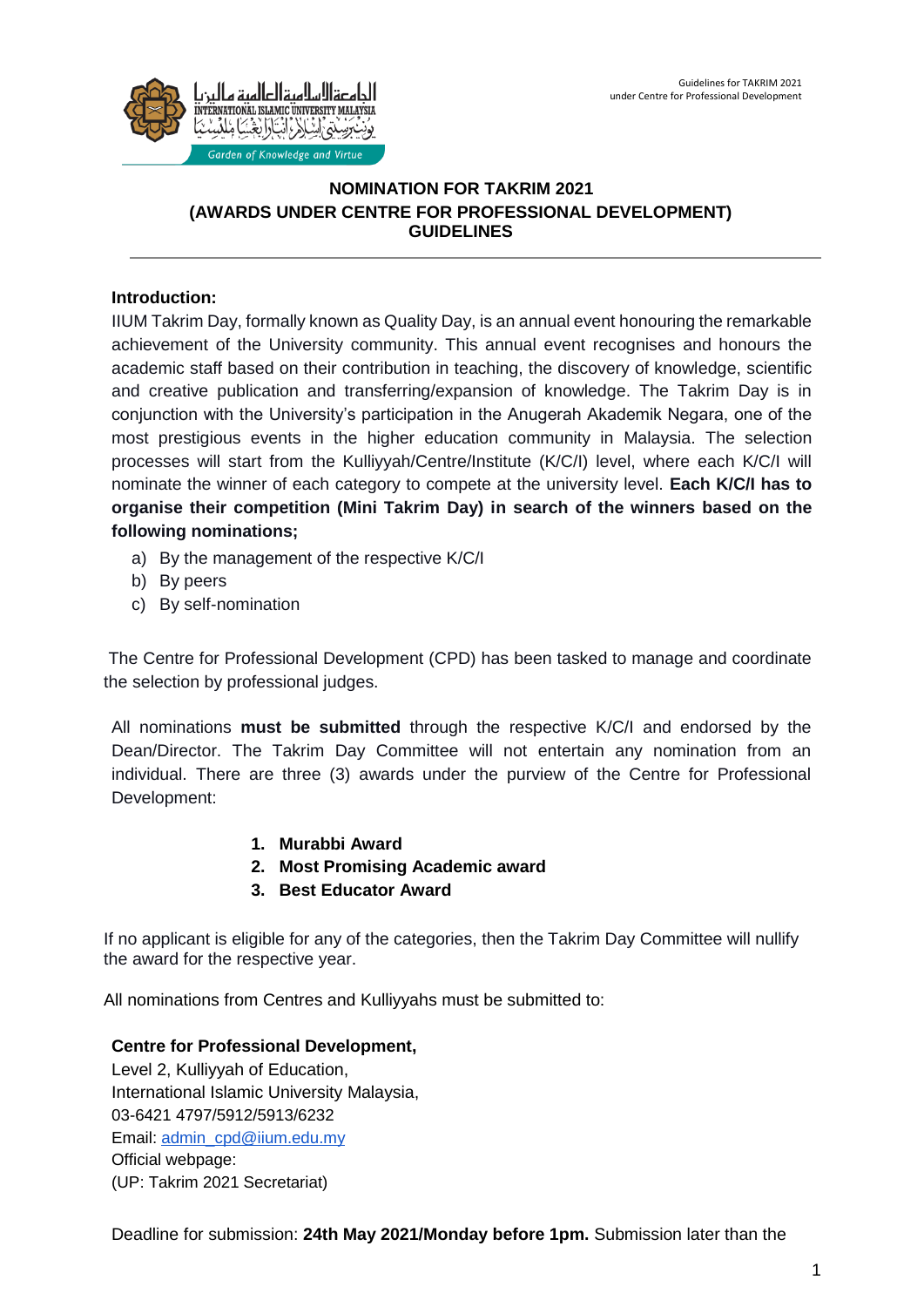deadline will not be accepted.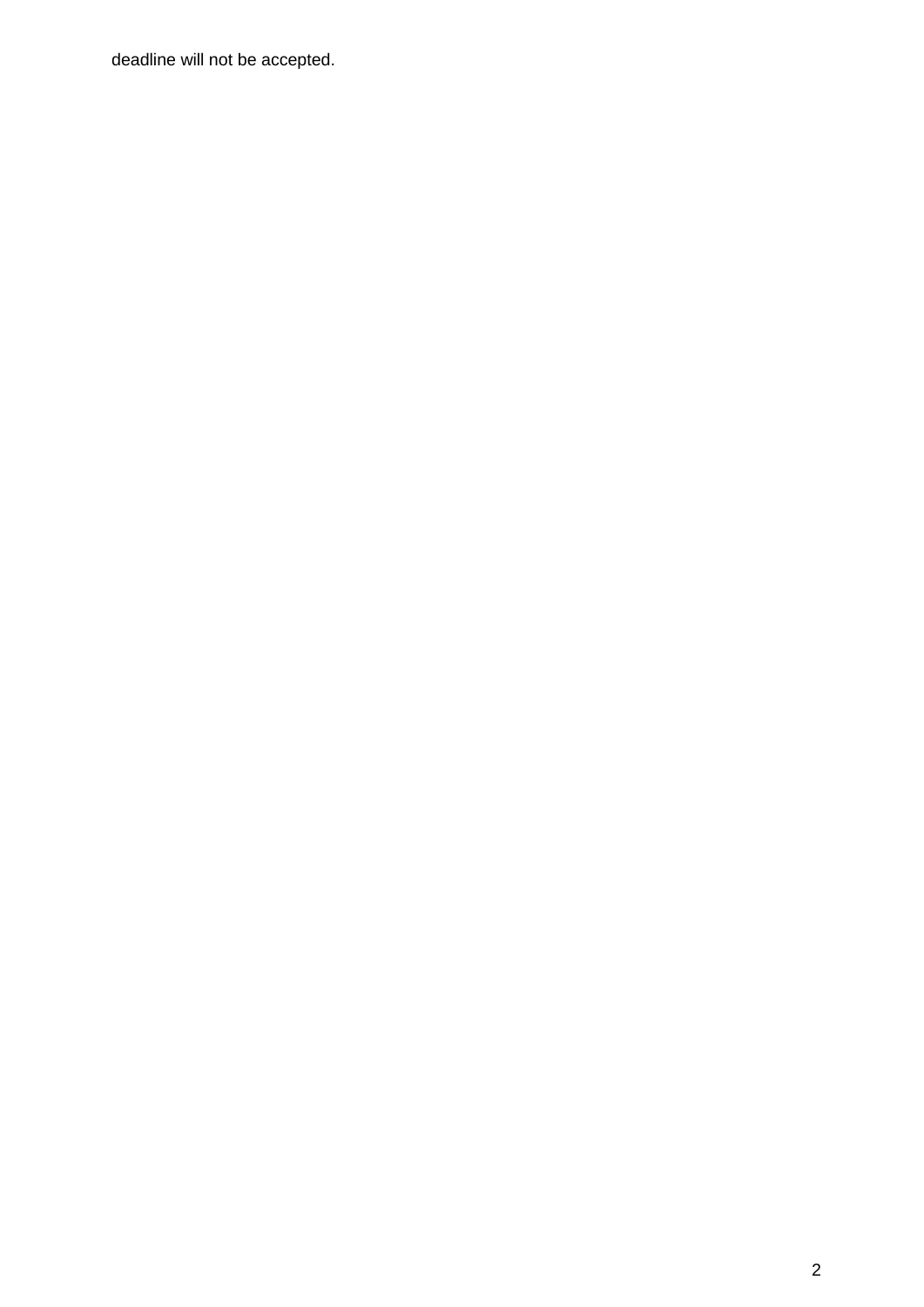# **A. CATEGORY OF AWARDS**

# **1. MURABBI AWARD**

Each Kulliyyah will be submitting one (1) candidate.

In general, this award is given to candidates who show holistic leadership contributing to the discovery and development of knowledge that makes a valuable contribution to university, country and the world. The candidate's contributions also enable the university to achieve its aspirations to improve the quality of life of the people and universal humanity.

## **1.1 Award Criteria:**

- 1. The candidate has served as a lecturer in IIUM for at least **fifteen (15) years cumulatively**.
- 2. Has to lead holistically by example in teaching and learning, research and innovation, academic leadership.
- 3. The professional and academic bodies from the national or international level have awarded prestigious recognition for the candidate's contribution.
- 4. The candidate has received an award or recognised (national/international) within the last ten years (including the assessing year) by the professional and academic bodies for his/her contribution.
- 5. Showcases impact to the community through scholarly activities.
- 6. The candidate demonstrates continuous excellence in his or her field of expertise.

### **1.2 Participation Requirement:**

Candidates must submit a CV together with evidence of awards and/ recognitions and other documents related to the award.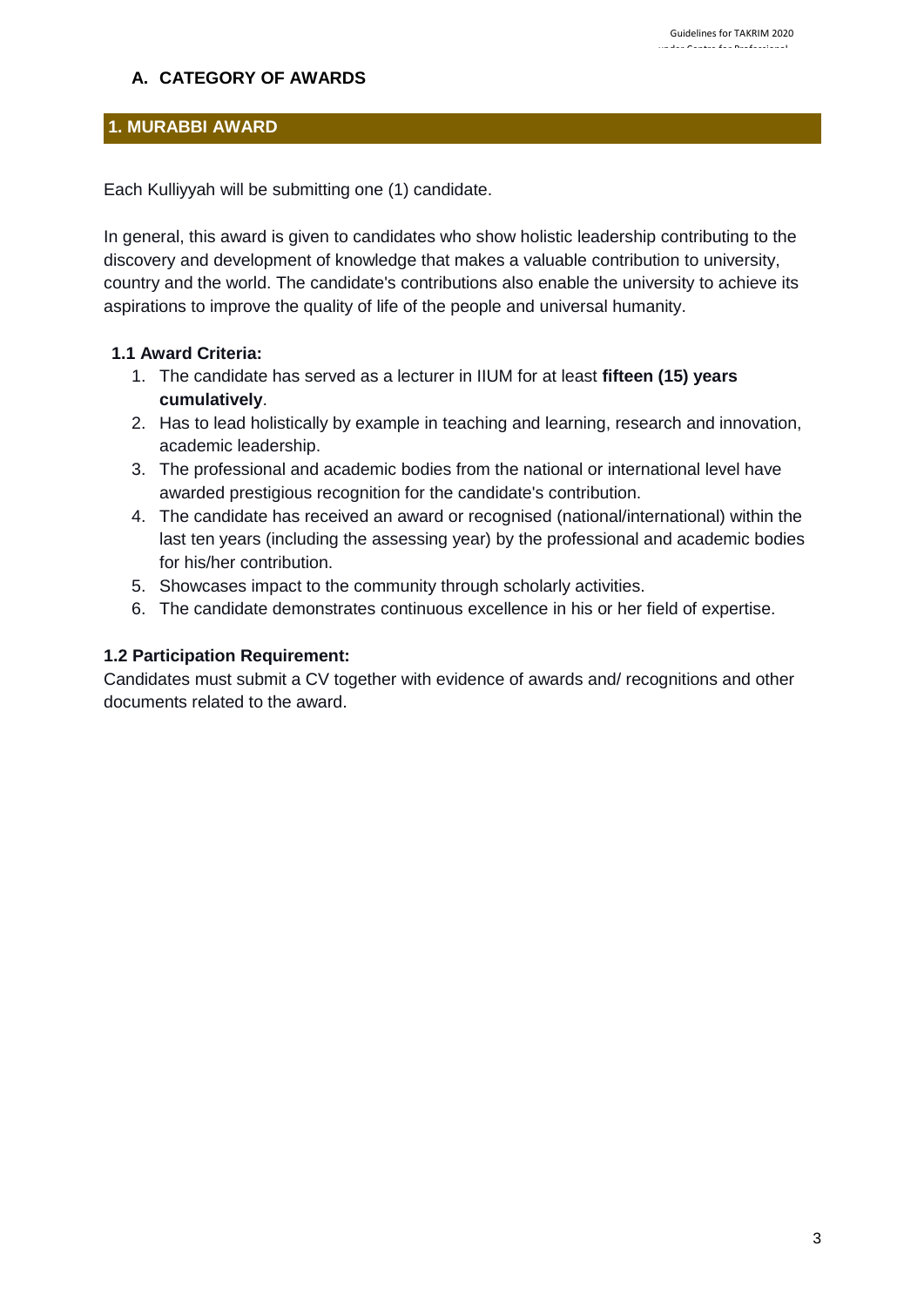### **2. MOST PROMISING ACADEMIC AWARD**

In general, this award aimed at giving recognition to young and accomplished academic staff. The recipient of this award is an academic staff that shows potential in teaching and learning and research, prominence, leadership, and collegiality at the national or international level.

### **2.1 Most Promising Academic Category:**

| Science and Technology                       | KICT/KAED/KOE/KOS/<br><b>INHART</b>          | 1 nomination per Kulliyyah |
|----------------------------------------------|----------------------------------------------|----------------------------|
| Art and Social Sciences                      | KLM/KOED/KENMS/AIKOL/<br>KIRKHS/ IIBF/ ISTAC | 1 nomination per Kulliyyah |
| <b>Health and Medical</b><br><b>Sciences</b> | KOP/KON/KOD/KOM/KAHS                         | 1 nomination per Kulliyyah |

Table 1: Most promising academic award categories and respective Kulliyyahs and Institutes

### **2.2 Award Criteria:**

- 1. The candidate should be aged **under 40 years old** on 1st January of the award year.
- 2. The candidate has served as a lecturer at IIUM for at least **five (5) years cumulatively**  in his or her academic career.
- 3. The candidate has contributed expertise in academic/professional at national or international levels within the last five (5) years (including the year of assessment).
- 4. The candidate has received awards or academic accreditation from professional and academic bodies at the national or international level.
- 5. Showcases impact to the community through scholarly activities.
- 6. Demonstrates continuous excellence in the field of expertise

### **2.3 Participation Requirement:**

The candidate must submit a CV together with evidence of awards and/ recognitions and other documents related to the award.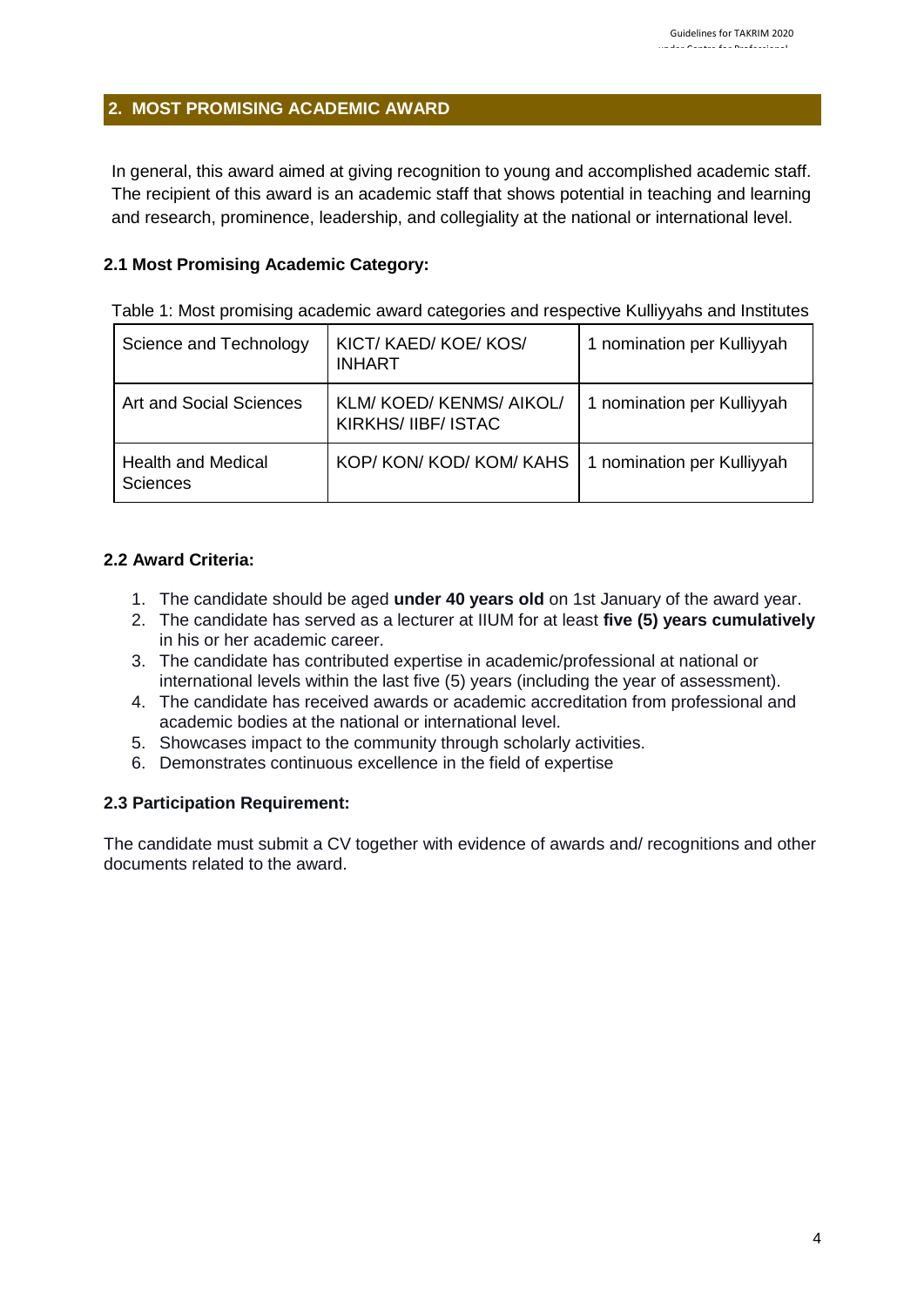# **3. BEST EDUCATOR AWARD**

The Best Educator Award is an initiative to provide further recognition to academic staff who demonstrate excellence and creativity in teaching. In addition to elevating the academic profession through awards to outstanding educators, the Best Educator Award also serves as a vehicle for identifying local candidates for the Anugerah Akademik Negara (AAN), the Teaching Award category by the Ministry of Education.

### **3.1 Objectives:**

- 1. Encourage and foster innovation and creativity in the teaching and learning process among IIUM lecturers
- 2. Enhance the use of high quality and effective teaching and learning methods based on student-centred learning.
- 3. Provide recognition to IIUM academic staff who demonstrate high levels of excellence in teaching and learning development innovation.

## **3.2 Best Educator Award Category:**

- **3.2.1 CFS** (3 nominations for each category)
	- a) Science and Technology
	- b) Art and Social Sciences

### **3.2.2 CELPAD** (3 nominations)

### **3.2.3 KULLIYYAH**

*The following category is based on Anugerah Akademik Negara (AAN)*

| <b>Pure Science</b>                                                | Biology/ Physics/<br><b>Chemistry/ Mathematics</b>                                                                                                              | <b>KOS</b>                                               | 3 nominations                  |
|--------------------------------------------------------------------|-----------------------------------------------------------------------------------------------------------------------------------------------------------------|----------------------------------------------------------|--------------------------------|
| <b>Applied Literature</b><br>and Applied<br><b>Social Sciences</b> | Communication/ Education<br>/Management/ Accounting<br>/ Legal<br>Psychology/ Performing<br>Arts                                                                | <b>KLM/KOED/</b><br><b>KENMS/AIKOL/</b><br><b>KIRKHS</b> | 1 nomination per<br>Kulliyyah  |
| <b>Applied Science</b>                                             | Industrial Science/<br>Computer Science /<br>Information Technology/<br>Architecture/ Technology<br>Industrial/<br><b>Technical and Vocational</b><br>Education | <b>KICT/ KAED</b>                                        | 2 nominations per<br>Kulliyyah |

Table 2: Best Educator Award categories and respective Kulliyyahs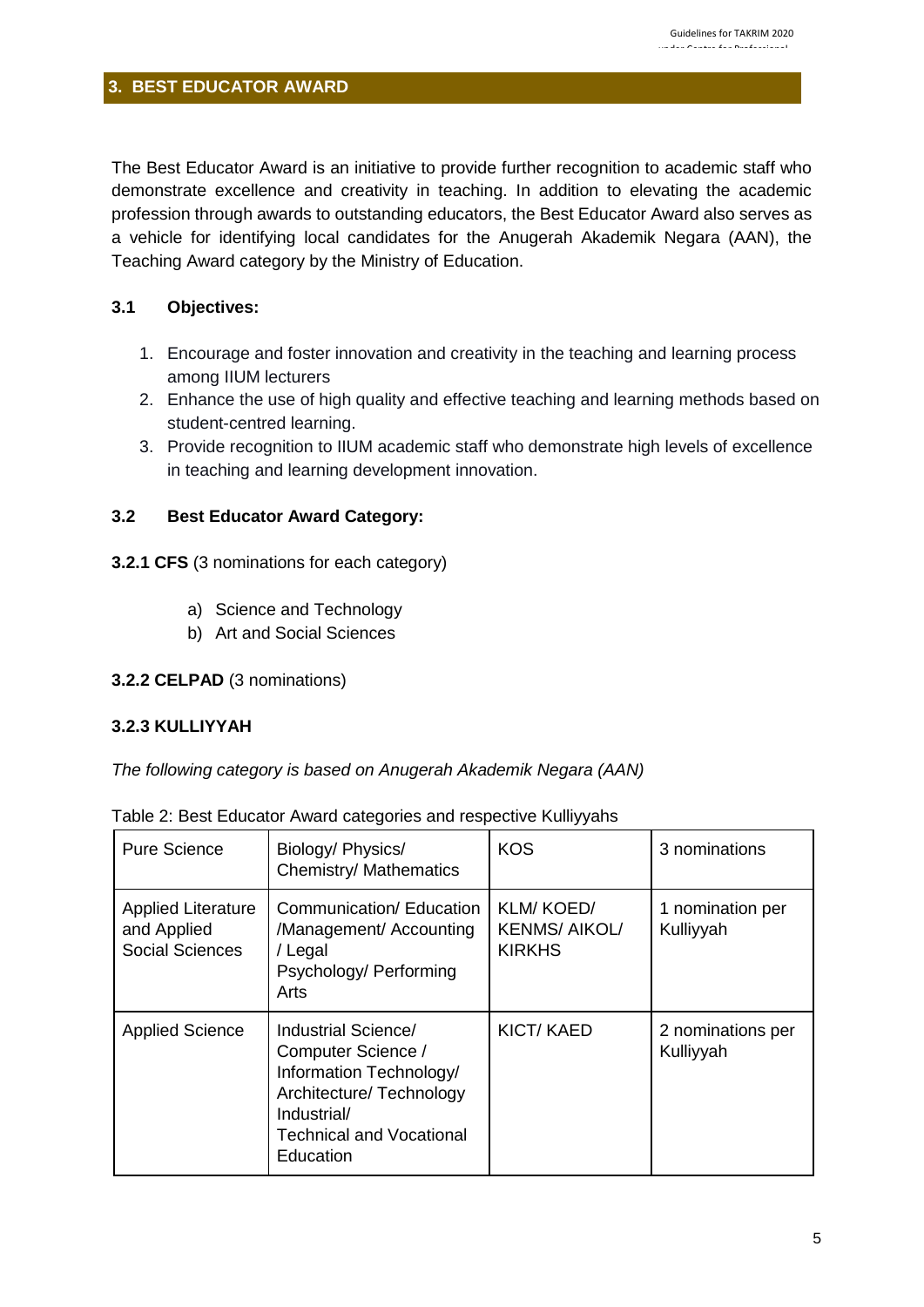| <b>Health Sciences</b>             | Pharmaceuticals/Nursing/<br>Allied Health/ Dentistry/<br>Medical                                                                                                                                | KOP/KON/KOD/<br><b>KOM/KAHS</b> | 1 nomination per<br>Kulliyyah |
|------------------------------------|-------------------------------------------------------------------------------------------------------------------------------------------------------------------------------------------------|---------------------------------|-------------------------------|
| Engineering                        | Aerospace Engineering/<br>Civil Engineering/<br><b>Materials and Mineral</b><br>Resources Engineering/<br><b>Electrical and Electronics</b><br>Engineering/ Chemical<br>Engineering/ Mechanical | <b>KOE</b>                      | 3 nominations                 |
| Arts and Social<br><b>Sciences</b> | Anthropology and<br>Linguistics/ Economics/<br>Philosophy/ Geography                                                                                                                            | KLM/<br><b>KENMS/KIRKHS</b>     | 1 nomination per<br>Kulliyyah |

## **3.3 Award Criteria:**

- 1. Confirmed as IIUM academic staff for **at least ten (=>10) years** (not including study leave or any other leave)
- 2. Achieve a minimum 80% Student Feedback Survey for the last two (2) semesters.

## **B. SELECTION PROCESS**

### **1. Murabbi Award**

All nominations from K/C/I will be evaluated by the Takrim Committee of the Award. The top three (3) of the nominations will go through an interview with the IIUM Top Management

### **2. Most Promising Academic Award**

All nominations will be assessed and evaluated by the appointed Takrim Committee of the Award.

### **3. Best Educator Award**

- 3.1. Assessment of Best Educator Award candidates is based on the following criteria:
	- 1. Knowledge of the theory and philosophy of teaching and learning that illustrates the level of the candidate's scholarship, including the role as Murabbi dan implementation of Insan Sejahtera initiatives in Teaching and Learning, for achieving balanced graduates and the inculcation of attributes of *KhAIR* and *FAST*
	- 2. Innovation and creativity in teaching and learning.
	- 3. The effectiveness of teaching on improving the quality of learning.
	- 4. Innovation and creativity in learning evaluation methods.
	- 5. Efforts to improve teaching and learning through reflective and research practices.
	- 6. Good knowledge sharing and experience in teaching and learning through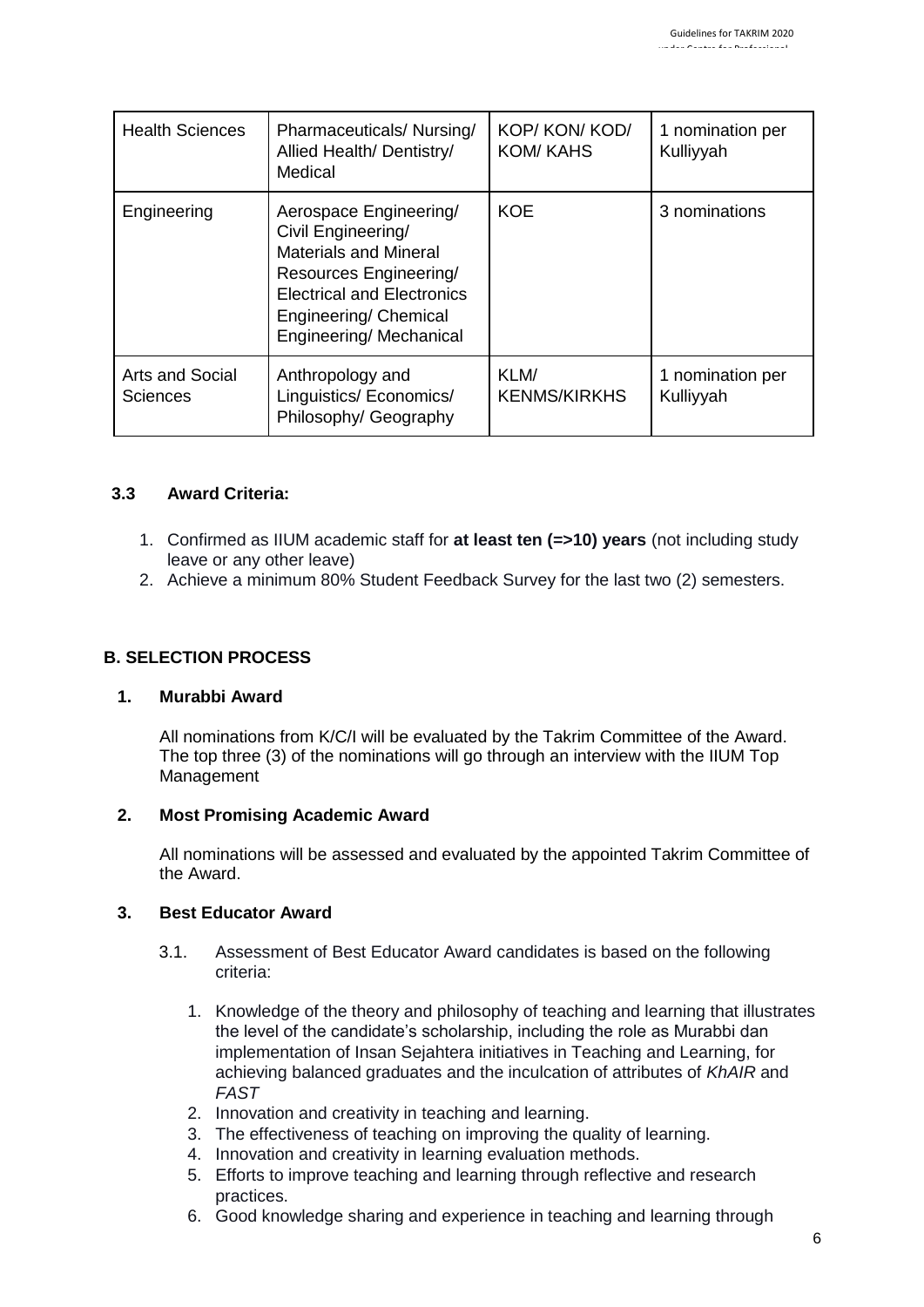seminars and publications.

7. Exemplary coaching and supervisory activities.

### 3.2. Assessment Procedures

### 3.2.1. PART 1: Teaching Portfolio Evaluation

The Teaching Portfolio evaluation aims to evaluate the contribution of teaching and learning development and record the quality of candidate teaching, based on the recognition obtained by candidates from IIUM and other external institutions at the national or international level. The candidate's teaching quality is also evaluated based on the evidence (printed and/or electronic materials) provided by the candidate. The items assessed in the portfolio are as follows:

- 3.2.1.1. Introduction of theory and philosophy in teaching and learning that shows the level of scholarship of the nominee
	- 3.2.1.1.1. Philosophy of teaching.
	- 3.2.1.1.2. Integration of values elucidated in the Sejahtera Academic Framework (SAF) in the courses.
	- 3.2.1.1.3. Write-up on the implementation of innovation and creativity in teaching and learning.
	- 3.2.1.1.4. Details on the Courses taught:
		- List of courses that have been taught
		- Course framework and the number of students
		- Samples of teaching and learning materials (such as notes, teaching modules, digital learning materials, CDs, teaching aids, blogs, e-learning, etc).
		- Implementation of innovation and creativity in teaching and learning.
- 3.2.1.2. Evidence of innovation and creativity implemented in teaching
- 3.2.1.3. Effectiveness of teaching in improving the quality of learning
	- 3.2.1.3.1. Results of students' achievement.
	- 3.2.1.3.2. SFS report and/or other student feedback method
	- 3.2.1.3.3. Samples of students' works
	- 3.2.1.3.4. Testimonials/letters of appreciation from students, colleagues, etc.
- 3.2.1.4. Evidence of the implementation of innovation and creativity in learning evaluation.
- 3.2.1.5. Evidence on the improvement of teaching and learning through reflective practices and research.
- 3.2.1.6. Knowledge and experience sharing in teaching and learning through conferences and publication.
- 3.2.1.7. Supervision and coaching activities.
	- 3.2.1.7.1. Description of the activities
	- 3.2.1.7.2. Level of programmes (Bachelor, Masters and PhD -list of students' names)
	- 3.2.1.7.3. Outcome of the activities.
- 3.2.1.8. A sample of a portfolio **Prof. Madya Dr. Azidah Abu Ziden**  Winner of Anugerah Pengajaran 2016 (Kelompok Sastera Dan